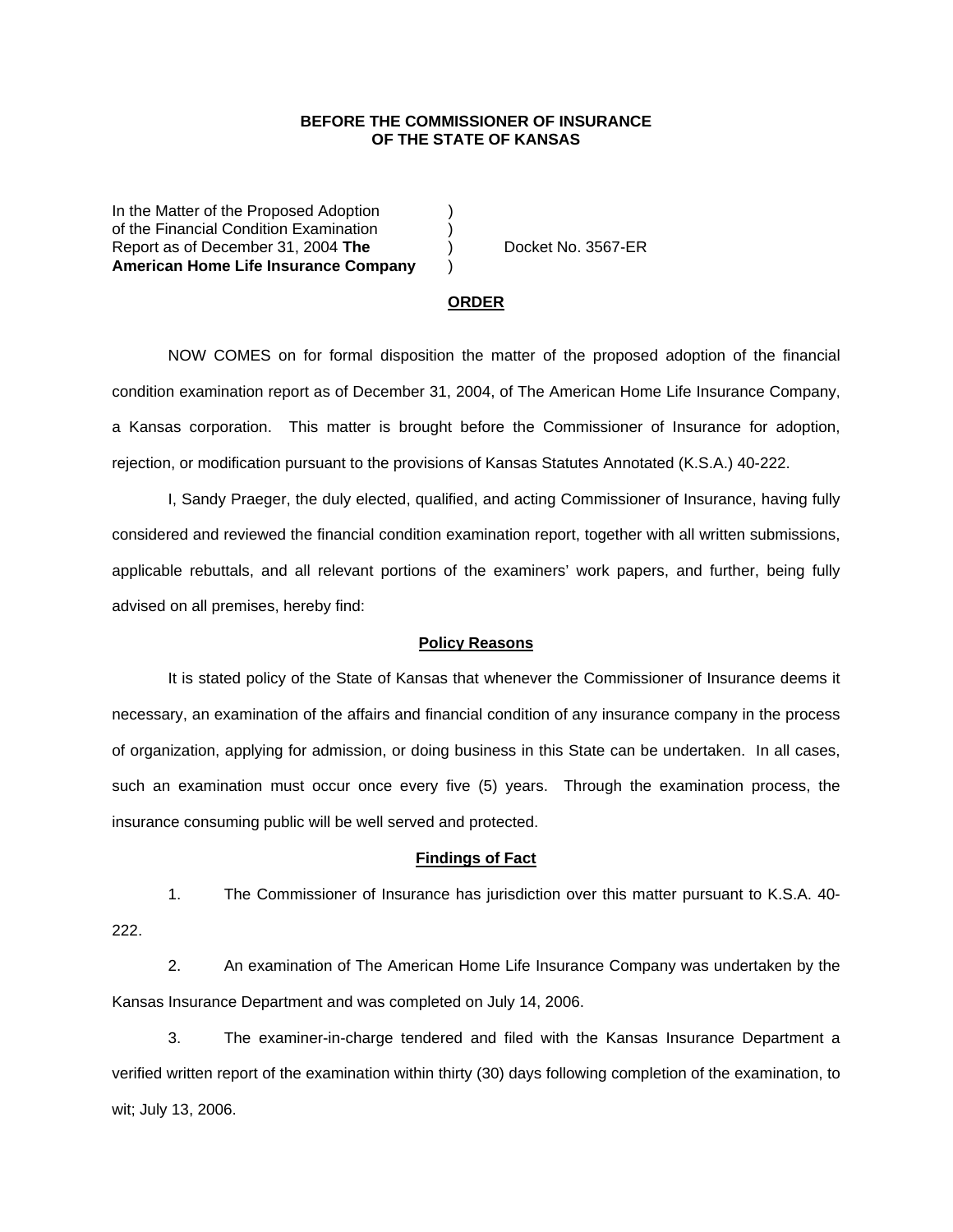4. Following receipt of the verified report, the Kansas Insurance Department transmitted the report to The American Home Life Insurance Company on July 14, 2006, with a duly executed notice advising the company of its opportunity to prepare and submit to the Kansas Insurance Department a written submission or rebuttal with respect to any and all matters contained in the report. The American Home Life Insurance Company was further advised that any written submission or rebuttal needed to be filed with the Kansas Insurance Department no later than thirty (30) days after receipt of the verified report.

 5. The American Home Life Insurance Company filed a written acceptance of the verified report on July 20, 2006.

6. Based upon the written submission tendered by The American Home Life Insurance Company, the company took no exceptions to matters contained in the verified report.

 7. Within thirty (30) days of the end of the time period allowed for written submission or rebuttal, the Commissioner of Insurance fully reviewed the report, together with all written submissions and rebuttals provided by The American Home Life Insurance Company. The Commissioner of Insurance further reviewed all relevant workpapers.

 8. No other written submissions or rebuttals were submitted by The American Home Life Insurance Company.

## **Conclusion of Law**

9. K.S.A. 40-222(k)(2) provides:

"Within 30 days of the end of the period allowed for the receipt of written submissions or rebuttals, the commissioner shall fully consider and review the report, together with any written submissions or rebuttals and any relevant portions of the examiners workpapers and enter an order:

- (A) Adopting the examination report as filed or with modification or corrections. If the examination report reveals that the company is operating in violation of any law, regulation or prior order of the commissioner, the commissioner may order the company to take any action the commissioner considers necessary and appropriate to cure such violations; or
- (B) rejecting the examination report with directions to the examiners to reopen the examination for purposes of obtaining additional data, documentation or information, and refiling pursuant to subsection (k); or
- (C) call and conduct a fact-finding hearing in accordance with K.S.A. 40-281 and amendments thereto for purposes of obtaining additional documentation, data, information and testimony."